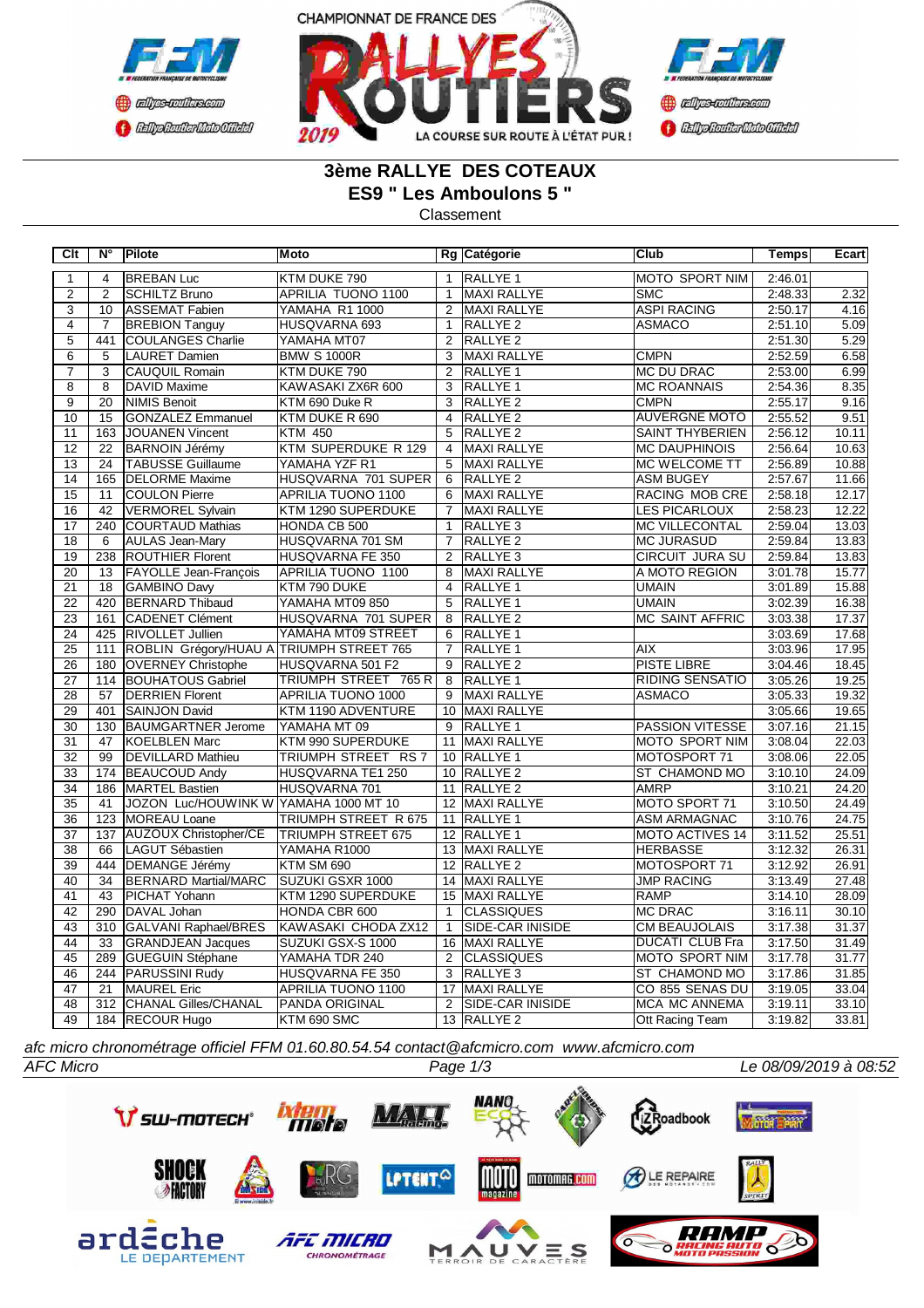



## 3ème RALLYE DES COTEAUX ES9 " Les Amboulons 5 " Classement

| Clt             | N°               | Pilote                       | <b>Moto</b>                 |                 | Rg Catégorie            | Club                   | Temps   | Ecart |
|-----------------|------------------|------------------------------|-----------------------------|-----------------|-------------------------|------------------------|---------|-------|
| 50              | 418              | <b>IBARTOLO Cédric</b>       | <b>TRIUMPH STREET 675</b>   |                 | 13 RALLYE 1             |                        | 3:20.02 | 34.01 |
| 51              |                  | 293 DURIS Jean-Luc           | HONDA CBR 900               | 3               | <b>CLASSIQUES</b>       | <b>ACTIVEBIKE</b>      | 3:20.09 | 34.08 |
| $\overline{52}$ | 417              | <b>OLSCHEWSKI William</b>    | <b>BMW S1000R</b>           |                 | 18 MAXI RALLYE          |                        | 3:20.57 | 34.56 |
| 53              | 94               | <b>LARUE Gilles</b>          | YAMAHA MT 09 850            |                 | 14 RALLYE 1             | <b>CAROLE MOTO CL</b>  | 3:21.25 | 35.24 |
| 54              | 124              | CHAPAS Tom                   | YAMAHA YZF 750              |                 | 15 RALLYE 1             | MC BESANCON G          | 3:21.44 | 35.43 |
| 55              | 185              | <b>ACHARD Norbert</b>        | HUSQVARNA 701               |                 | 14 RALLYE 2             | <b>AMRP</b>            | 3:21.98 | 35.97 |
| 56              | 316              | <b>BERTHOMIEU Benoit/RE</b>  | SUZUKI HAYABUSA 1340        | 3               | <b>SIDE-CAR INISIDE</b> | <b>MC RUTHENOIS</b>    | 3:22.24 | 36.23 |
| 57              | 97               | <b>BRUN Eudes</b>            | TRIUMPH STREET R 675        | 16              | <b>RALLYE 1</b>         | <b>MOTO SPORT 71</b>   | 3:22.59 | 36.58 |
| $\overline{58}$ | 235              | <b>JARNAC Thomas</b>         | KTM DUKE 390                | $\overline{4}$  | <b>RALLYE 3</b>         | <b>DUCATI CLUB Fra</b> | 3:22.81 | 36.80 |
| 59              | 313              | RIBES Kévin/RIBES Julie      | SUZUKI HAYABUSA 130         | $\overline{4}$  | <b>SIDE-CAR INISIDE</b> | <b>CORRC</b>           | 3:22.86 | 36.85 |
| 60              | $\overline{25}$  | <b>BORGEAT Gerard/REAU</b>   | <b>BMW GS 1250</b>          |                 | 19 MAXI RALLYE          | <b>OXYGENE PSA</b>     | 3:22.98 | 36.97 |
| 61              | 92               | RADOJEWSKI Stéphane          | KTM DUKE 790                | 17              | <b>RALLYE 1</b>         | MC DU DRAC             | 3:24.43 | 38.42 |
| 62              | 405              | DESTRAZ Jérémiah             | <b>BMW S1000R</b>           | 20              | MAXI RALLYE             |                        | 3:24.47 | 38.46 |
| 63              | 168              | <b>STEPHAN Pierre</b>        | KTM DUKE R 690              | 15              | RALLYE <sub>2</sub>     | MOTO TEAM 95           | 3:24.93 | 38.92 |
| 64              | $\overline{52}$  | <b>BUISSON Luc</b>           | <b>APRILIA TUONO 1100</b>   | 21              | MAXI RALLYE             | MOTO SPORT 71          | 3:25.49 | 39.48 |
| 65              | 101              | <b>BACCA Riccardo</b>        | SUZUKI GSXR 750             |                 | 18 RALLYE 1             | PASSION VITESSE        | 3:25.62 | 39.61 |
| 66              | 182              | <b>BRELY Michaël/TOCHE</b>   | KAWASAKI ER6 650            |                 | 16 RALLYE 2             | <b>LPP TEAM</b>        | 3:26.04 | 40.03 |
| 67              | 429              | <b>PATOUILLET Pierre</b>     | <b>DUCATI MONSTER S2R 8</b> |                 | 19 RALLYE 1             | ZONE ROUGE MO          | 3:26.13 | 40.12 |
| 68              | 105              | SIMONNET Hervé               | YAMAHA MT 09 850            |                 | 20 RALLYE 1             | CORRC                  | 3:26.15 | 40.14 |
| 69              | 426              | GUERRIN Jérémy               | TRIUMPH STREET R675         |                 | 21 RALLYE 1             |                        | 3:26.18 | 40.17 |
| $\overline{70}$ | $\overline{113}$ | <b>GROSSE Johann</b>         | YAMAHA MT09 850             |                 | 22 RALLYE 1             | MOTO TEAM 95           | 3:26.47 | 40.46 |
| $\overline{71}$ | 296              | <b>PIGEAT Richard</b>        | <b>DUCATI SUPER SPORT 9</b> | $\overline{4}$  | <b>CLASSIQUES</b>       | <b>RACING MOB CRE</b>  | 3:26.84 | 40.83 |
| $\overline{72}$ | $\overline{54}$  | <b>DEBURCK Philippe</b>      | KTM ADVENTURE 1050          | 22              | MAXI RALLYE             | <b>ENDURO AMI DE</b>   | 3:27.03 | 41.02 |
| 73              | 292              | <b>FORTIN Eric</b>           | <b>BMW 80GS 1000</b>        | $\overline{5}$  | <b>CLASSIQUES</b>       | <b>MNO</b>             | 3:27.33 | 41.32 |
| $\overline{74}$ | 287              | <b>SANTONI J.François</b>    | <b>HONDA CBR 900</b>        | 6               | <b>CLASSIQUES</b>       | <b>POLICE NATIONAL</b> | 3:28.37 | 42.36 |
| 75              | 430              | <b>PEYRET Olivier</b>        | HONDA HORNET 600            | 23              | RALLYE <sub>1</sub>     |                        | 3:30.56 | 44.55 |
| 76              | 331              | <b>MENERET Florian/DUBE</b>  | YAMAHA FJ 1200              | 5               | <b>SIDE-CAR INISIDE</b> | <b>UM AIN</b>          | 3:30.70 | 44.69 |
| $\overline{77}$ | 44               | <b>BASELLO Florent/FORIL</b> | HONDA AFRICA TWIN 10        | 23              | <b>MAXI RALLYE</b>      | <b>CORRC</b>           | 3:31.66 | 45.65 |
| 78              | 175              | <b>CAILLOT Eric</b>          | YAMAHA MT 07 689            | 17              | RALLYE <sub>2</sub>     | <b>RC CREUSOTIN</b>    | 3:32.54 | 46.53 |
| 79              | 160              | <b>BOUSSELIN Philippe</b>    | KTM DUKE 690                |                 | 18 RALLYE 2             |                        | 3:32.84 | 46.83 |
| 80              | 421              | <b>BERNARD Loïc</b>          | KAWASAKI Z 750              | $\overline{24}$ | <b>RALLYE 1</b>         | <b>UMAIN</b>           | 3:32.85 | 46.84 |
| $\overline{81}$ | $\overline{303}$ | <b>CRESCENZO Sébastien</b>   | HONDA CBR 900               | $\overline{7}$  | <b>CLASSIQUES</b>       | MOTO SPORT 71          | 3:33.20 | 47.19 |
| 82              | 170              | GILLI Aurélien               | YAMAHA MT 07 689            | 19              | RALLYE <sub>2</sub>     | <b>PIT LONE ENDUR</b>  | 3:33.52 | 47.51 |
| 83              | 162              | DUPUIS-MAURIN Valéry         | KAWASAKI ER6-N              | 20              | RALLYE <sub>2</sub>     | <b>MC DRAC</b>         | 3:34.14 | 48.13 |
| 84              | 445              | <b>BOURGEOIS Patrick</b>     | KAWASAKI VERSYS 650         | $\overline{21}$ | <b>RALLYE 2</b>         | <b>AUVERGNE MOTO</b>   | 3:35.13 | 49.12 |
| 85              | 291              | <b>THEILLAC Thierry</b>      | <b>DUCATI SS 900</b>        | 8               | <b>CLASSIQUES</b>       | <b>MC ANGOUMOISI</b>   | 3:36.45 | 50.44 |
| 86              | 407              | <b>COSTE Xavier</b>          | <b>BMW R1200</b>            | $\overline{24}$ | MAXI RALLYE             |                        | 3:36.93 | 50.92 |
| 87              | 109              | <b>FRANCOIS Nicolas</b>      | HONDA 600 CBF               |                 | 25 RALLYE 1             | <b>GREZAC MC</b>       | 3:37.64 | 51.63 |
| $\overline{88}$ | 423              | <b>D'ABRIGEON Franck</b>     | <b>TRIUMPH STREET R675</b>  | 26              | <b>RALLYE 1</b>         |                        | 3:37.96 | 51.95 |
| 89              | 433              | <b>PINCE Yann</b>            | HUSQVARNA 701               | 22              | <b>RALLYE 2</b>         | <b>CENTRAL TEAM</b>    | 3:38.40 | 52.39 |
| 90              | 432              | VAURIS Etienne               | <b>DUCATI MONSTER 796</b>   |                 | 27 RALLYE 1             |                        | 3:38.67 | 52.66 |
| 91              | 317              | <b>BACON Franck/CHOPAR</b>   | KTM CHODA RC8R 1190         | 6               | <b>SIDE-CAR INISIDE</b> | RACING MOB CRE         | 3:39.08 | 53.07 |
| $\overline{92}$ | 46               | <b>DOSMAS Philippe/DOSM</b>  | <b>BMW GS ADVENTURE 12</b>  |                 | 25 MAXI RALLYE          | LA MAIN AU PANIE       | 3:39.91 | 53.90 |
| 93              | 246              | <b>DION Fabrice</b>          | KTM DUKE 390                | 5               | RALLYE <sub>3</sub>     | <b>MC FLEUR DE LYS</b> | 3:40.41 | 54.40 |
| 94              | 424              | <b>FOURNIER Martial</b>      | SUZUKI GSR 750              | $\overline{28}$ | <b>RALLYE 1</b>         |                        | 3:40.55 | 54.54 |
| $\overline{95}$ | 402              | FONTESSE Sébastien           | KTM 990 SUPERDUKE           | 26              | <b>MAXI RALLYE</b>      |                        | 3:42.03 | 56.02 |
| 96              | 261              | COUDURIER Thierry            | YAMAHA RDLC 350             | $\mathbf{1}$    | <b>ANCIENNES</b>        | <b>ARBUSIGNY</b>       | 3:42.86 | 56.85 |
| $\overline{97}$ | 51               | PELAEZ Sylvain               | <b>DUCATI PANIGALE 1100</b> | $\overline{27}$ | MAXI RALLYE             | <b>CMPN</b>            | 3:43.01 | 57.00 |
| 98              |                  | 315 LEPAGE Pauline/LEPAG     | YAMAHA R1 MS-R 1000         | $\overline{7}$  | <b>SIDE-CAR INISIDE</b> | MC <sub>2</sub> A      | 3:43.82 | 57.81 |

*afc micro chronométrage officiel FFM 01.60.80.54.54 contact@afcmicro.com www.afcmicro.com*